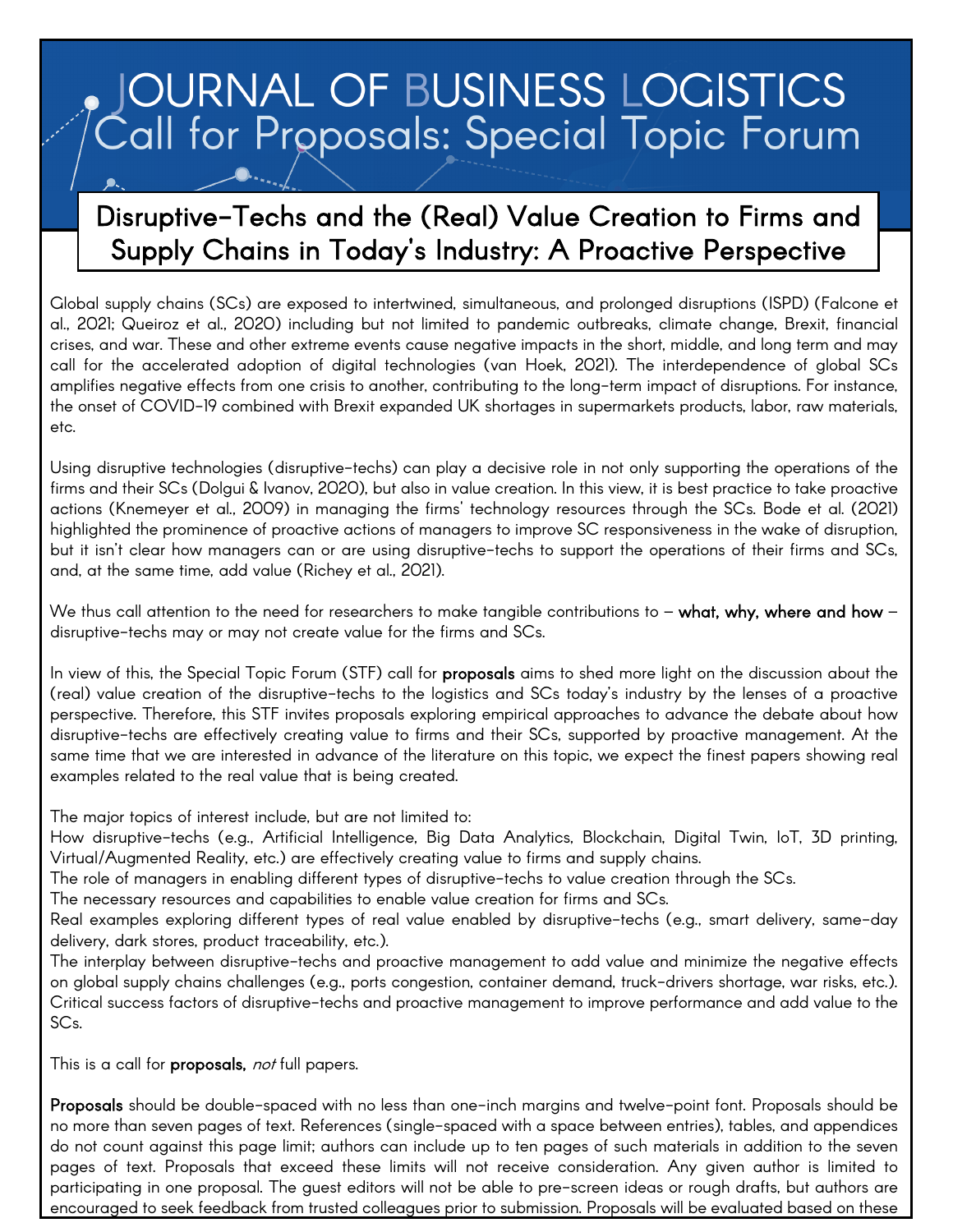criteria:

Contribution. The proposal should center on a significant SCM research stream. The proposal should establish why a study is needed and explain what tasks the planned review will accomplish. Proposals to review research streams for which no recent published reviews exist will have an advantage.

Feasibility. In addition to taking on a significant task, the proposal should represent an achievable project within the timeline below.

Coherence. The proposal should read clearly and use a logical structure.

Future Research. The proposal should make clear to what degree future research is needed within the research stream and how a full paper would lay a valuable foundation for that work.

Quality. Proposal methodological rigor and effective use of the English language is required.

All submissions will go through the JBL review process as follows:

April 1- December 1, 2022 Proposals may be submitted via the Journal of Business Logistics' online submission portal at <http://mc.manuscriptcentral.com/jbl>

Please be sure to select Special Issue as the submission type. Please note that early and late proposals will not be considered nor will proposals submitted directly to the guest editors.

January 1, 2023

Decisions on proposals will be provided. Authors of successful proposals will be invited to submit full papers.

December 1, 2023 Full papers due.

You can learn more by contacting the guest editorial team:

## Samuel Fosso Wamba, Ph.D., HDR

Full Professor in Information Systems and Data Science, Associate Dean of Research and Head of the Artificial Intelligence and Business Analytics Center of Excellence Department of Information, Operations, and Management Sciences TBS Business School Email: [s.fosso-wamba@tbs-education.fr](mailto:s.fosso-wamba@tbs-education.fr)

# Maciel M. Queiroz, Ph.D.

Full Professor in Operations and Supply Chain Management Department of Business Administration Paulista University - UNIP Email: [maciel.queiroz@docente.unip.br](mailto:maciel.queiroz@docente.unip.br)

## Remko van Hoek, Ph.D.

Full Professor of Practice in the Walton College of Business and Executive Director CSCMP Supply Chain Hall of Fame Department of Supply Chain Management University of Arkansas Email: [rvanhoek@walton.uark.edu](mailto:rvanhoek@walton.uark.edu)

## References

Bode, C., Macdonald, J. R., & Merath, M. (2021). Supply disruptions and protection motivation: Why some managers act proactively (and others don't). Journal of Business Logistics. https://doi.org/10.1111/jbl.12293 Dolgui, A., & Ivanov, D. (2020). Exploring supply chain structural dynamics : New disruptive technologies and